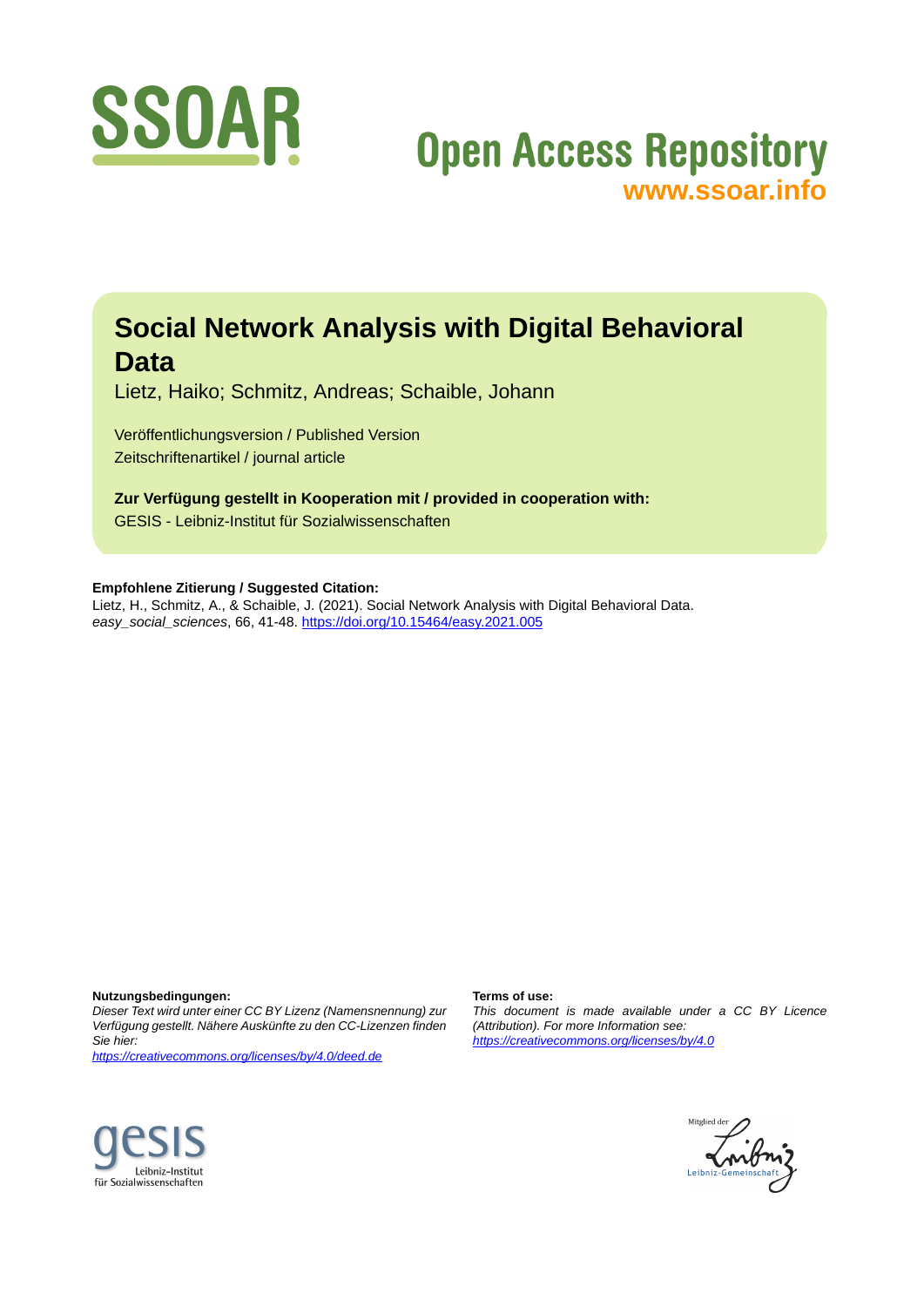# **Social Network Analysis with Digital Behavioral Data**

*Haiko Lietz, Andreas Schmitz & Johann Schaible*

*Our uses of digital technologies like social media platforms or email leave massive amounts of behavioral traces that are most interesting for social research. Other digital technologies like cell phones allow harnessing behavioral traces for research purposes. Such Digital Behavioral Data consists of genuinely relational records which can be thought of in terms of networks. However, this kind of data requires a shift of perspective from individuals to micro events (e.g., a post on social media) as units of observation and brings established techniques like Social Network Analysis to the center stage. We argue that, using this approach, obtaining individual attributes and attitudes as well as uncovering the micro-macro dynamics of behavior by mining patterns are potentially fruitful applications. We discuss methodological challenges and conclude that social theory is a constitutive pillar for the consolidation of Computational Social Science.*

*Keywords*: Digital Behavioral Data, Social Network Analysis, Computational Social Science, transactions, attributes and attitudes, patterns

Through digital media such as Facebook, we all became familiar with the idea of social networks. As "social networking," online practices have become part of our daily lives. But even beyond digital platforms, we encounter the concept of networking time and again: our job search, sports activities, the question with whom we (rather not) want to collaborate – more and more things are actually organized as networks. In fact, since its early beginnings in the 19th century, the social sciences have been interested in social relations and, subsequently, have increasingly dealt with networks in an explicit way. The idea is not only that social formations can be described in terms of nodes linked by edges and the structures that arise, but that they actually function as networks (White, 2008).

This theoretical perspective and the associated research methods have recently gained

considerable importance. We are devoting an ever-increasing amount of our time to life in the digital world. These are lives in digital ecosystems where every action leaves a trace. Facebook logs who is friends with whom, Google logs who searched for what, Amazon logs who purchased what, all data collected in real time. But this is not all they do. Facebook knows which users are often friends of others together, Google knows which terms are often searched for together, Amazon knows which products are often purchased together. Platform operators mine the *patterns* that arise in the totality of things being selected together. Knowledge of patterns is the new gold in the digital economy. The platform operators sell it or use it to recommend new friends, search terms, or products. Since patterns take the form of networks, the network perspective has gained importance as associated meth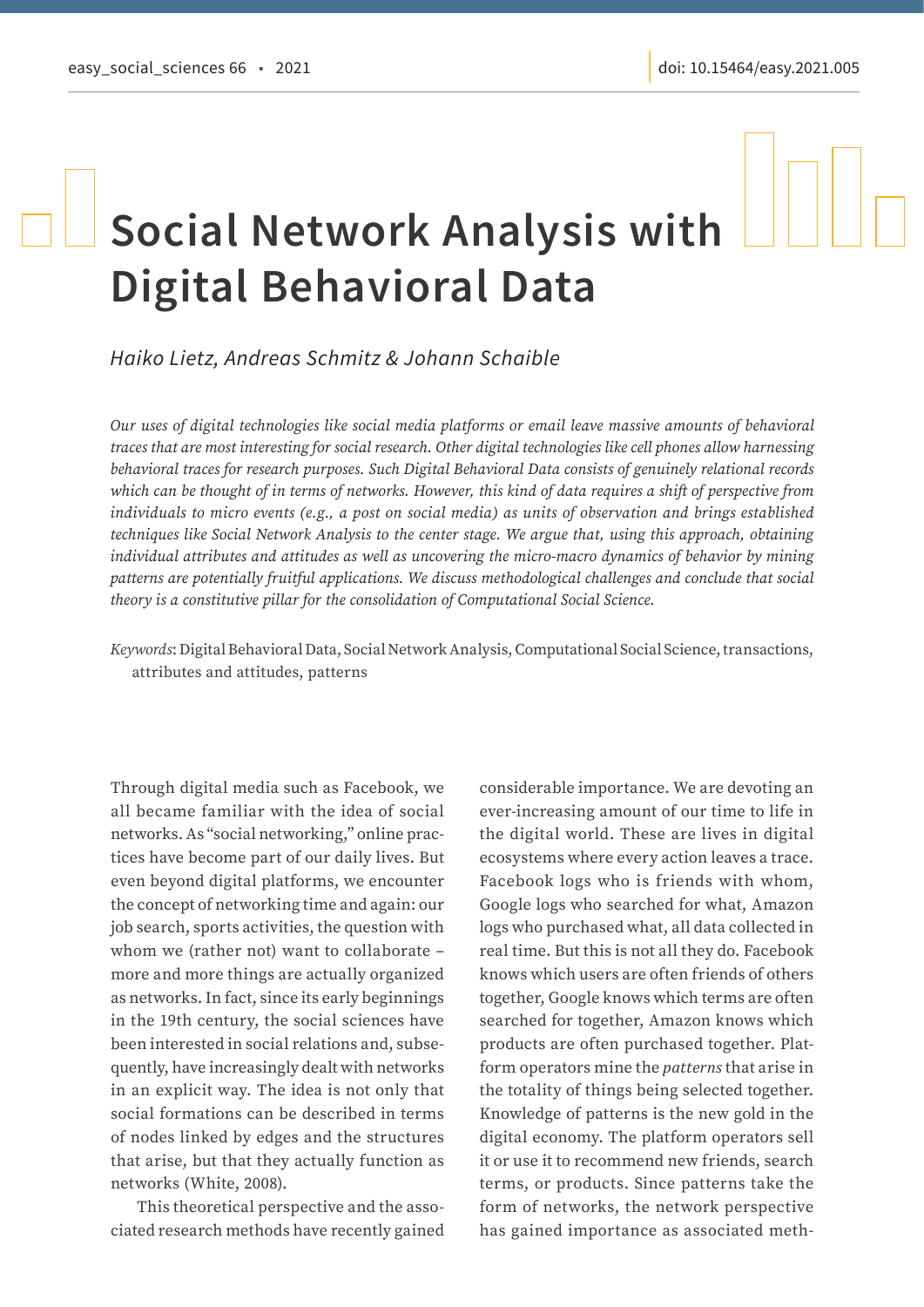ods turned out useful for processes of pattern mining (Nassehi, 2019). What is of particular interest for the social sciences is how to use this behavioral data that often arises as a byproduct from the operation of private businesses in a way that systematically relates to theoretical concepts.

# *This 'telescope' of the social sciences is the simultaneous availability of massive amounts of behavioral data and the technological abilities to analyze it.* « »

Watts (2011, p. 266) compares the social sciences in the early 21st century to the beginning of modern astronomy in the early 17th century and proclaims that "we have finally found our telescope." This "telescope" of the social sciences is the simultaneous availability of massive amounts of behavioral data and the technological abilities to analyze it. Part of this technological innovation is that the "telescope" can process masses of microscopic events or transactions (e.g., posts on social media) for complete digital ecosystems, and it promises to enable a social science that had never been possible before. Computational Social Science (CSS), an emerging field at the intersection of social and computer science, is taking up the challenge (Lazer et al., 2020).

In this article, we offer a definition of Digital Behavioral Data, discuss its properties and insightful applications. We propose that it exhibits large potential in obtaining individual attributes and attitudes as well as in functioning as a macroscope that uncovers the micro-macro dynamics of behavior. We close with a discussion of five major restrictions and challenges related to using social science's "new telescope."

### **Digital Behavioral Data in Context**

We define Digital Behavioral Data (DBD) as the traces of behavior left by uses of or harnessed by digital technology. To start building our understanding of behavior, we characterize these traces as records of *transactions*, that is, observed phenomena that are not adequately defined as atomistic entities but rather as genuinely relational emanations. These objects have four dimensions (Figure 1): First, they comprise social relations among actors, usually a sender and one or several receivers. Second, they include communicative content and references. Third, entities have attributes (such as actors' attitudes) that can also be relationally produced. Fourth, transactions imply a temporal dimension, that is, as micro events, they are initiated at a point in time (Emirbayer, 1997). On Twitter, for example, transactions are called "tweets." They are social relations insofar as they are actions in a network of users and have meaning content (of up to 280 characters). Above that, user attributes can be obtained from profiles, and tweets are timestamped.

In our definition of DBD, we differentiate between two types of traces encountered in practice: found and designed DBD. Traces left by uses of digital technology correspond to *found* DBD (Howison et al., 2011). This subsumes data as logs from digital platforms where



*Figure 1* Four Dimensions of Transactions as Micro Events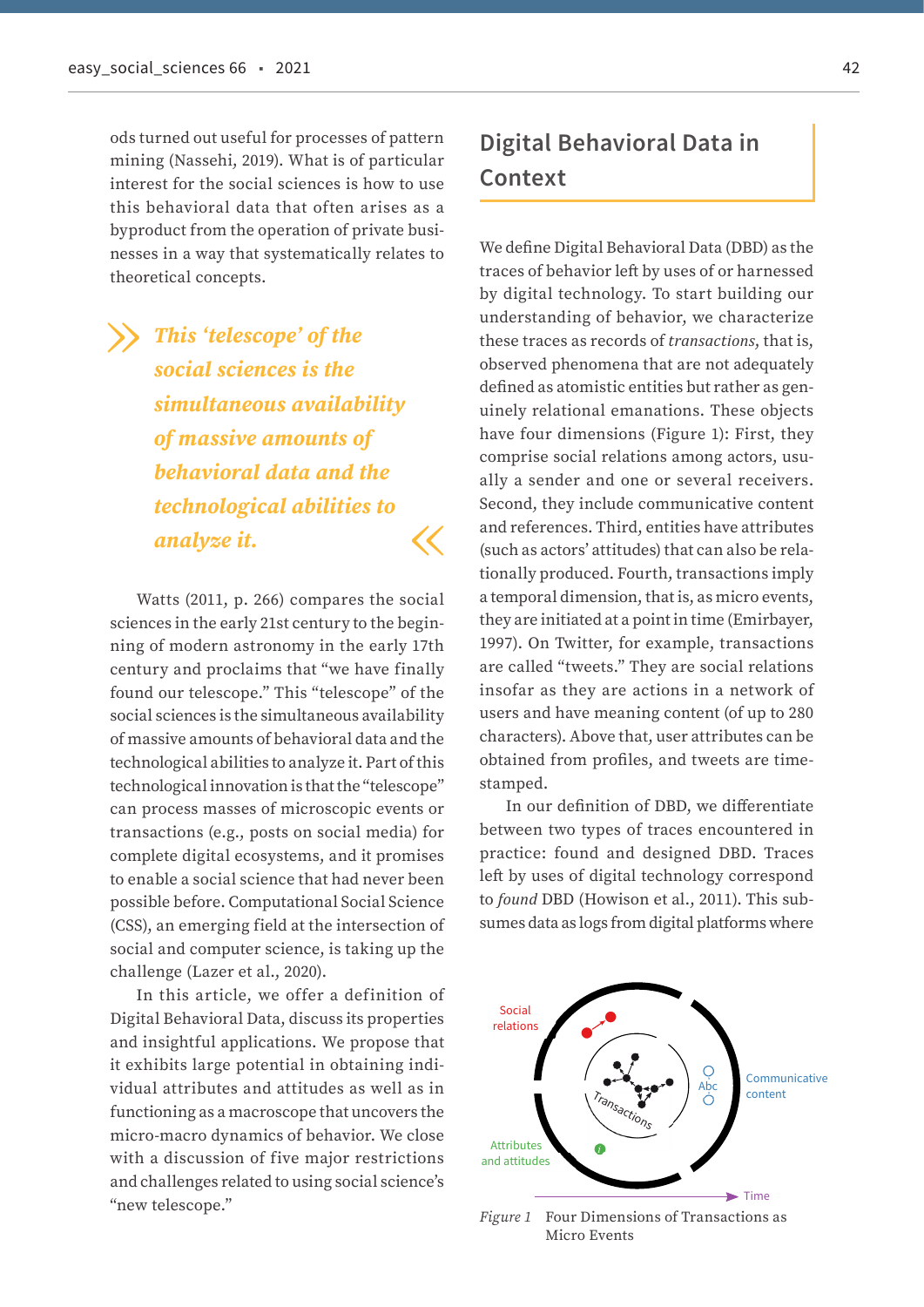the trace is both the action and its technically facilitated observation. The ideal-typical example is the usage of social media and messaging services like Facebook, WhatsApp, or YouTube. Practices like posting, commenting, tagging, or liking are accounts of "digital life" (Lazer & Radford, 2017). Online purchasing, web browsing, or web searching are further examples. These particular traces consist of data on at least social relations and communicative content. Emailing, phone calling, and short messaging also leave traces by uses of the underlying technical infrastructures. But they are not forms of digital life because the traces are only records of actions, not the actions themselves (Lazer & Radford, 2017). In the case of emailing, social relations and communicative content are logged on mail servers. Call Detail Records that telephone providers nowadays sell are devoid of content.

Traces harnessed by digital technology correspond to *designed* DBD, that is, the data is not a byproduct of digital platform operations but is explicitly produced for a research purpose. Traces of face-to-face interactions are an example. Such traces can be recorded by wearable sensors that measure whether or not two carriers of a sensor are facing each other in close proximity. Such proxies of micro behavior are pure records of time-stamped social relations (Schaible et al., 2022). Other digital traces only have the transactional properties of time-stamped attributes, so-called metadata to micro events. Think of continuously logged GPS positions of a cell phone user (a physical attribute), sleep phases and heart rates recorded by fitness trackers (biological attributes), which other cell phone is proximate as measured by a Bluetooth sensor (a social attribute), or the

#### *Table 1* Social Data in Comparison

|                     | Survey data     | Digital Behavioral Data |
|---------------------|-----------------|-------------------------|
| Unit of observation | Individual      | Transaction             |
| Structure           | Cross-sectional | Longitudinal            |
| Scope               | Representative  | Exhaustive              |
| Source of bias      | Cognition       | Feedback                |

noise level of a cell phone user's location (an environmental attribute). It is up to the scientist to map these traces to research concepts (e.g., sensor proximity to collaboration).

### **Properties of Digital Behavioral Data**

DBD is often referred to as "big data" defined by the three V properties of large volume (it exceeds the capacity of conventional hardware), large variety (it comes in many forms other than the square data frame), and/or large velocity (it is longitudinal and variable). In fact, DBD is quite diverse, and each data source requires its own processing routine. However, in practice, it can sometimes be handled on a laptop or desktop machine. A more fundamental aspect of DBD is its relationality. Figure 1 displays the social relation. But it can be any entities that relate to each other and that can be related to each other in a number of ways (e.g., transactions referring to previous transactions, words used together, or attributes occurring together).

### *In principle, those with access and skills can analyze all transactions made on a digital platform.* « »

The meaning of DBD becomes clearer as we put it into context by comparing it to survey data (Table 1). In the tradition of survey methodology, which began a century ago, the unit of analysis about which information is to be

> obtained is society at large or one of its subpopulations. Yet, for methodological reasons, the individual became the paradigmatic unit of observation. Questioned in an interview, an individual self-reports her or his attributes and attitudes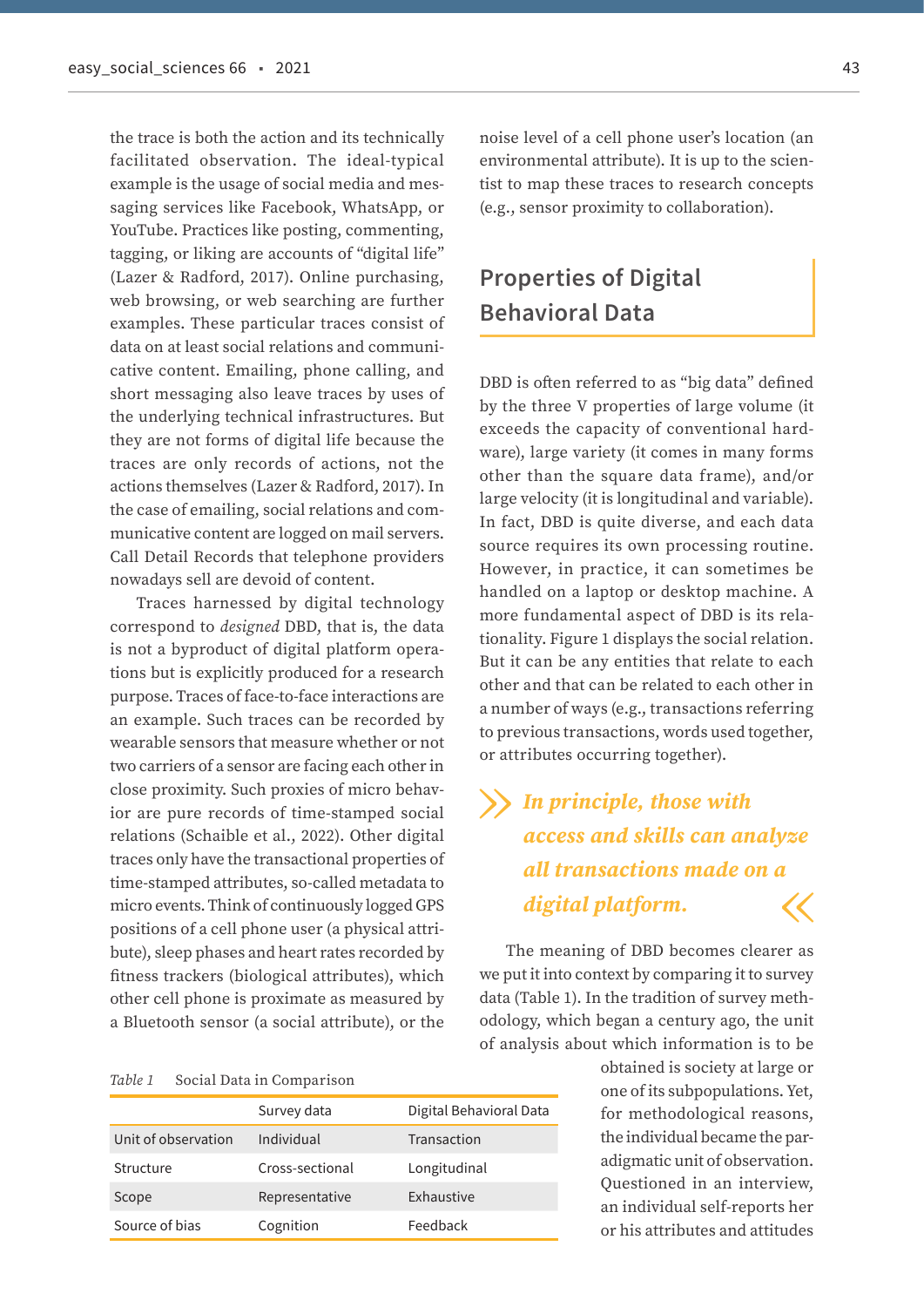about a certain topic. Since full samples can hardly be realized, but representative samples may yield appropriate results, survey methodology was developed in close connection with sampling techniques. Methodic restrictions become even more virulent when researchers aim for longitudinal observations.

DBD, in contrast, is exhaustive in scope. In principle, those with access and skills can analyze all transactions made on a digital platform. This would constitute a full sample, with the units of observation being not individuals but transactions. Most often, DBD is severely skewed, with few users contributing a disproportional number of observations. But this is a property of the system under observation, not a problem. As a constant data stream (the velocity argument of big data), DBD poses no limits to analyzing these collective dynamics (Diaz et al., 2016).

The unit of observation being transactions entails a rich set of opportunities for the unit of analysis. Information from the transactions (e.g., actors, words, even the event itself) can be used as network nodes, edges, or both. Units of analysis then depend on the level of analysis and can be anything from individual nodes and, in the case of actors, their micro behavior (e.g., their positional dynamics) to the whole network and its macro behavior (White, 2008). In the introduction, we have referred to macro behavior as patterns. Patterns can be anything from the existence of groups of actors to a structured discourse using words.

An important property of DBD is related to feedback, a mechanism by which individual behavior is influenced by past individual and collective behavior. It is central to how social structures come into being (Keuschnigg et al., 2018). A particular feature of found DBD (digital life) is that it is also subject to feedback loops put into effect by the platforms. It takes the form of patterns arising from, and later influencing, micro behavior (e.g., via recommendations or filtered event streams). Feedback is a real source of bias in found DBD, and it contrasts cognition as the main source of bias in survey data (e.g., desirability bias,

memory loss).

The ability to study real-life settings, reconstruct manifest and symbolic relations, uncover the logics of behavior at micro and macro levels, and do so both with high temporal resolution and at scale are the main reasons why DBD fuels the emerging field of CSS. Next, we will discuss two types of applications based on relational analysis. We refer to other sources for avenues like machine learning, social simulations, or experiments (Lazer & Radford, 2017; Lazer et al., 2020).

### **Applications of Digital Behavioral Data**

### **Scenario 1: Obtaining Individual Attributes and Attitudes**

Survey methodology aims at identifying the attributes and attitudes of individuals. Many of these can also be inferred from DBD with a numeralizable error. Kosinski et al. (2013) surveyed detailed demographic profiles and performed several psychometric tests of almost 60,000 Facebook users, and attempted to predict the resulting variables only from their liking behavior using standard social science methods. Attributes like age and gender, political and religious views, and sexual orientation could all be predicted with at least 75% accuracy. Socio-psychological traits could be predicted much less accurately.

Multiple subfields of CSS are concerned with developing methods for mining opinions, recognizing emotions, identifying reasons, and detect sarcasm, irony, rumors, or stances from the textual part of DBD. Such inferences derive from methods of Natural Language Processing, that is, automated approaches to the procurement, management, and analysis of communication. These approaches became particularly famous in recent times as DBD makes the production and processing of meaning empirically accessible (Bail, 2014).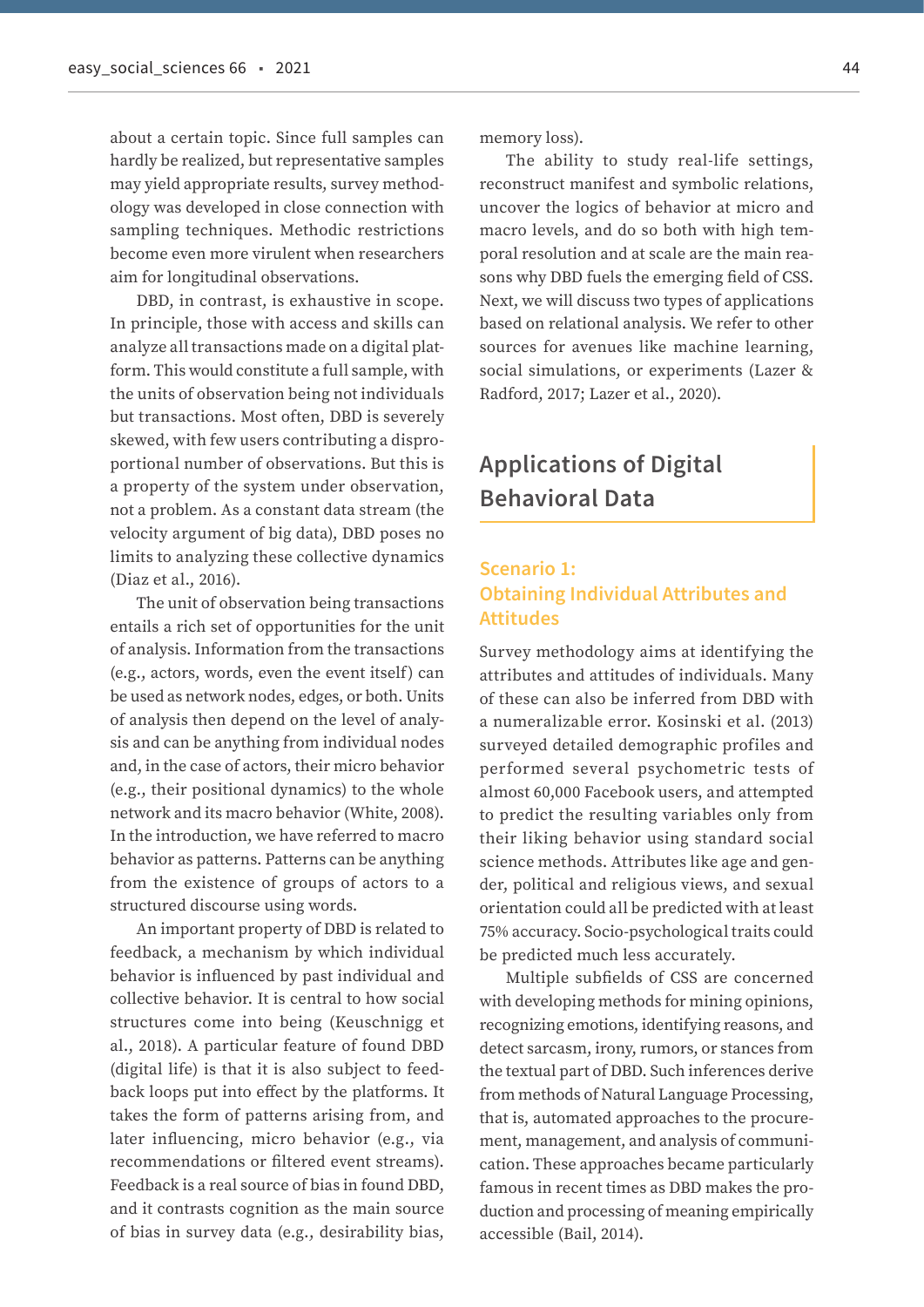While attributes and attitudes have to be inferred from found DBD, attributes can also be harnessed directly by researchers employing digital technology. The Copenhagen Networks Study is a beacon in demonstrating the power of a mix of found DBD, designed DBD, and survey data as well as mixed methods. In 2013, researchers handed out 1,000 cell phones to students at the Technical University of Denmark and recorded their physical location (via the cell phone's GPS sensor), who was proximate to whom (via the Bluetooth sensor), who called whom, and who texted whom. In addition, their transactions on Facebook were collected, and their demographic and psychological traits were surveyed. Four types of social relations, taken from a publicly available portion of this dataset, are depicted in Figure 2.

Studying only the relational layer of physical proximity, researchers could uncover the micro behavioral roots of group formation (Sekara et al., 2016). In another project, they attempted to predict the students' Big Five personality traits (i.e., openness to experience, conscientiousness, extroversion, agreeableness, and neuroticism) from their recorded behavior. Besides variables derived from their phone calling and text messaging behavior and the number of Facebook friendships, they also designed predictors measuring their mobility behavior (via GPS traces) and their geo-social embeddedness (via Bluetooth proximity). Out of the five traits, only extraversion could be predicted better than by chance, again indi-



*Figure 2* Social Relations in the Copenhagen Networks Study

cating limits to predicting personality from behavior (Mønsted et al., 2018).

### **Scenario 2: Uncovering the Micro-Macro Dynamics of Behavior**

The second type of application that rests on DBD involves mining macro behavioral patterns. In its early, data-driven days, CSS had extensively devoted resources to exploring those. While it is worthwhile doing this, merely describing the macro level is not an explanation of its genesis. The promise of DBD is that it can function as a macroscope that allows for uncovering micro-macro dynamics of behavior. Macro behavioral patterns have importance as causes of micro behavior, aggregates of micro behavior, or part of a mechanism that integrates causes and aggregates. The feedback dynamics described above represent such a mechanism (Keuschnigg et al., 2018). Whether the micro level has primacy over the macro level or vice versa is one of the oldest questions in the social sciences, and DBD offers fresh answers. The essential step in addressing the problem is taking advantage of the longitudinal property of DBD.

For example, there is much research interest in homophily, the frequently observed pattern that social relations preferentially link identities that are similar in some attribute. Kossinets and Watts (2009) studied 30,000 persons at a US university and the 7 million emails they exchanged over 270 days. They found that the closer two persons are in the communication network, the more similar they are regarding their sociodemographics. But what are the origins of this homophily? Does the pattern emerge from micro behavior because like associates with like? Or does the pattern constrain micro behavior such that like has no other choice but to associate with like? The authors' answer is: both. After studying the network dynamics, the authors conclude that micro behavior and structures of macro behavior are co-constitutive. Network proximity and attribute-similarity converge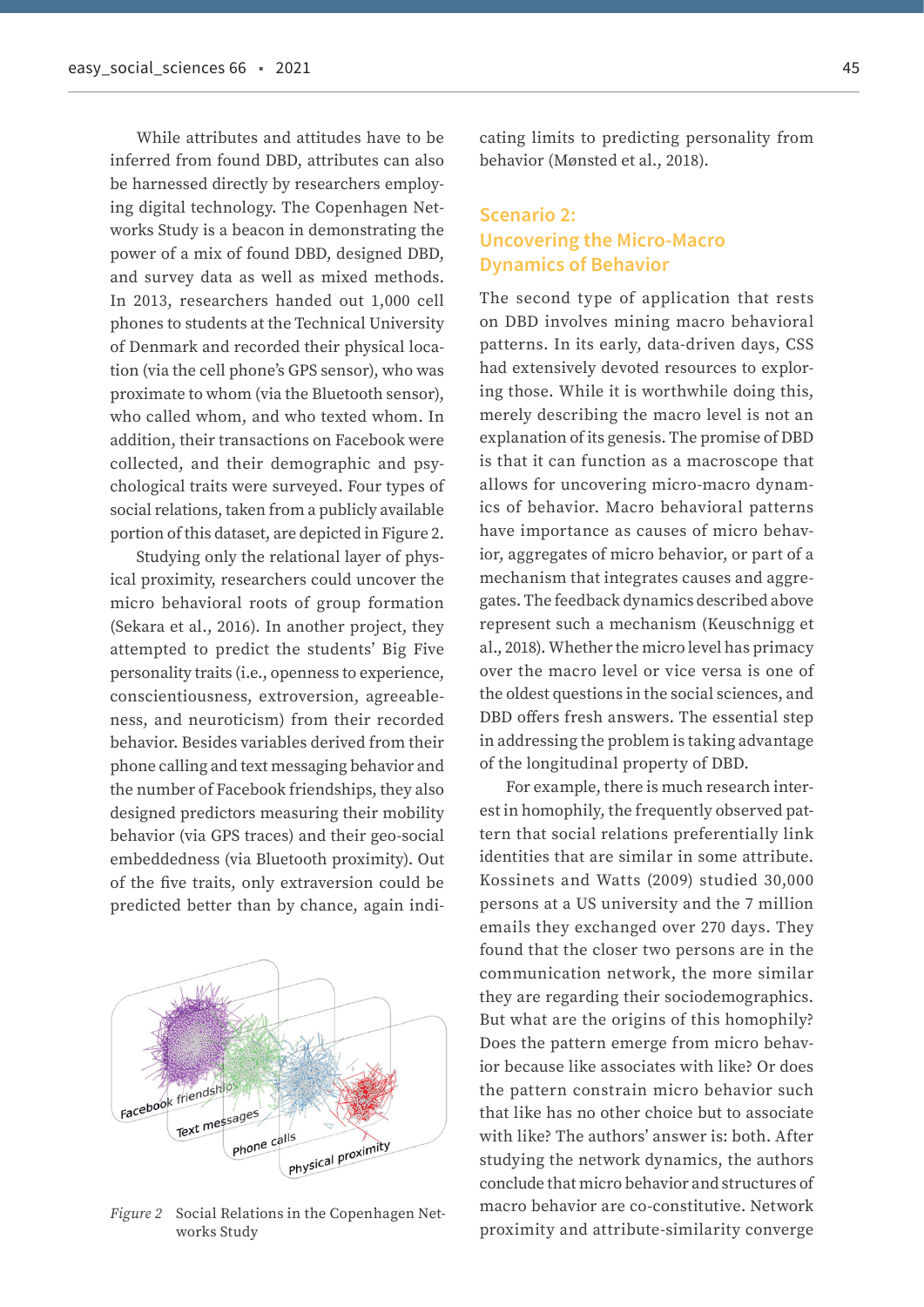as distant, but similar persons are drawn together, facilitated by shared activities like classes.

Another approach to modeling the mutual dependence of micro and macro levels is by way of generative models. Bayesian stochastic blockmodels of social networks are a very vivid example. The idea of stochastic blockmodels is that nodes in a network are grouped together if they have the same pattern of connections to nodes in other groups. A simple example would be nodes in the periphery being connected to nodes in the core but not to other peripheral nodes. The Bayesian algorithm learns a blockmodel from a network under the assumption that the blockmodel has generated the network. Peixoto (2015) studied a network of face-to-face interactions among high school students recorded with a high temporal resolution by social sensors. He showed that a blockmodel where students remain in the same groups over time best describes the dynamic network. This implies that the student network keeps on reproducing its macro behavioral state via a feedback mechanism.

These examples exploit the social dimension of transactions. But the analysis of natural language–the content dimension of transactions–is a straightforward way of studying the co-constitution of micro and macro behavior (Bail, 2014). As in the previous subsection, this is the stomping ground of natural language processing and machine learning. Topic models are generative models for automated text analysis. They are capable of uncovering latent macro behavioral patterns from which transactions are assumed to be produced. They are relational methods because topics are sets of words that are used together. For example, Stier et al. (2018) took an initial set of topics from survey data and found that politicians use different topics on social media. The digital patterns of discourse are diagnostic of micro behavioral practices: Facebook is heavily used for election campaigning, while Twitter serves as a channel for engaging in policy debates.

### **Challenges of Using the "New Telescope"**

Social science's "new telescope" is a metaphor for the availability of massive amounts of DBD and the tools to analyze it. DBD is genuinely relational. Established techniques such as network and text analysis take advantage of this relationality and belong to the main pillars of CSS. As this field grows in relevance, social scientists will have to familiarize themselves with the potential, the restrictions, and the challenges of DBD's methodological innovations. In our view, there are at least five core challenges for contemporary and future research.

- (1)*Data management.* Explanations in CSS derive their power from the volume, variety, and velocity of DBD. Yet, this very complexity implies the need to learn how to manage such data (e.g., to link, aggregate, and analyze highly relational information). Today's social scientists must master not only statistical methods (as in past decades) but also advanced techniques for handling DBD.
- (2)*Data quality.* A fundamental restriction of DBD is that the reconstruction of the users' subjectively intended meaning is not possible based on observed behavior. More fundamentally, some actors may not even be humans but bots. Thus, the advantages of DBD are accompanied by severe restrictions regarding the validity of constructs. In addition, various measurement and representation errors are possible in the research lifecycle. It is therefore recommended that these be identified, explicitly pointed out, and measures taken to alleviate them (e.g., complementing DBD with survey data; Sen et al., 2021; Schmitz & Riebling, forthcoming).
- (3)*Reproducibility.* More recently, empirical social science has become increasingly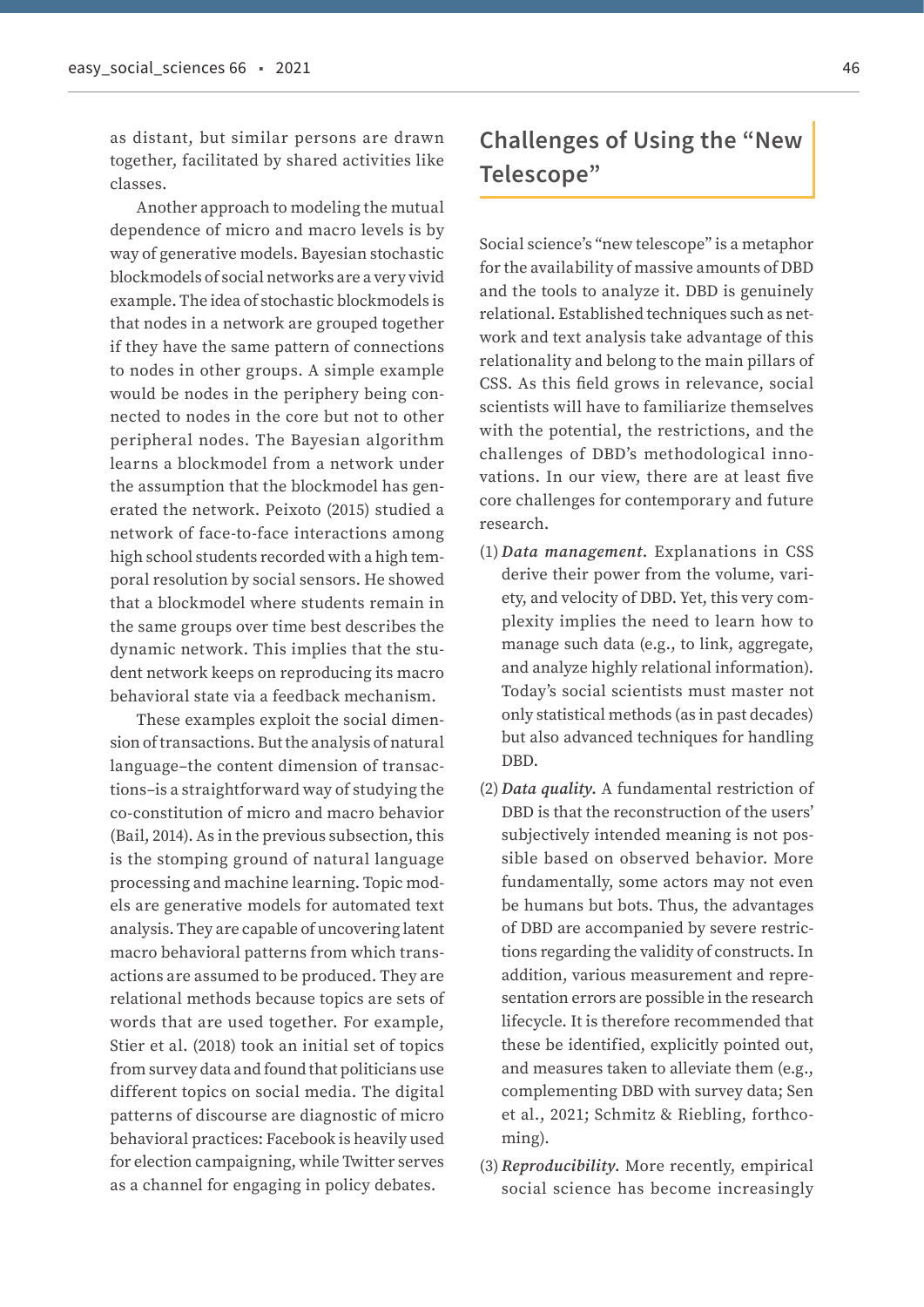concerned with the need for studies to be reproducible. But this is precisely what is often difficult in the context of DBD. There is a trade-off inherent to DBD between its rich information on social relations and communicative content and its limited open availability. While several initiatives are underway to open the "closed shops" of private platform providers, researchers can already share their computer code to at least increase reproducibility by allowing others to re-run the analysis. For example, the GESIS Notebooks service at notebooks. gesis.org allows for executing computer code in a browser window without having to install a programming language (cloud computing).

- (4)*Reflexivity.* Polar attitudes towards CSS– either fundamental rejection or uncritical embrace–are insufficient: It is true that these data and methods must be approached, but in doing so, one must clarify the conditions under which they are produced as well as their analytical limitations. To adequately employ the "new telescope," scientists must better understand its underlying architectures and the modes of data generation, including the fundamental role of artificial intelligence and machine behavior in affecting and producing social phenomena (Wagner et al., 2021). Ultimately, working with DBD also has an ethical component.
- (5) *Theory.* Provided that found DBD is a byproduct of digital platform operations, all research with it is inevitably data-driven to some extent. Nevertheless, only the use of theory guarantees that knowledge is produced in a meaningful and cumulative way. Given the potential of CSS to contribute to solving pressing issues on a global scale (e.g., sustainability), one way is to develop and apply solution-oriented middle-range theories (Watts, 2017). Yet, DBD represents a promising research field for the plurality of social science's paradigms: Beyond Social Network Analysis, the social sciences offer

a wealth of established and elaborated perspectives on the social, such as practices, mechanisms, discourses, systems, fields, and functions. DBD represents a promising strategic research site for such different theories to be employed, developed, and adapted to digital life. These different approaches may prove to be useful in transcending the individual as unit of observation. They can become vivid communication paths between the social and computational sciences and, ultimately, a constitutive pillar for the consolidation of the field of CSS.

### **References**

- Bail, C.A. (2014). The cultural environment: Measuring culture with Big Data. *Theory and Society*, 43(3–4), 465–482.
- Diaz, F., Gamon, M., Hofman, J.M., Kıcıman, E., & Rothschild, D. (2016). Online and social media data as an imperfect continuous panel survey. *PLoS ONE*, 11(1), e0145406.
- Emirbayer. M. (1997). Manifesto for a relational sociology. *American Journal of Sociology*, 103(2), 281–317.
- Howison, J., Wiggins, A., & Crowston, K. (2011). Validity issues in the use of Social Network Analysis with Digital Trace Data. *Journal of the Association for Information Systems*, 12(12), 767–797.
- Keuschnigg, M., Lovsjö, N., & Hedström, P. (2018). Analytical Sociology and Computational Social Science. *Journal of Computational Social Science*, 1(1), 3–14.
- Kosinski, M., Stillwell, D., & Graepel, T. (2013). Private traits and attributes are predictable from digital records of human behavior. *Proceedings of the National Academy of Sciences*, 110(15), 5802–5805.
- Kossinets, G. & Watts, D.J. (2009). Origins of homophily in an evolving social network. *American Journal of Sociology*, 115(2), 405–450.
- Lazer, D. & Radford, J. (2017). Data ex machina: Introduction to Big Data. *Annual Review of Sociology*, 43(1), 19–39.
- Lazer, D., Pentland, A., Watts, D.J., Aral, S., Athey, S., Contractor, N., Freelon, D., Gonzalez-Bailon, S., King, G., Margetts, H., Nelson, A., Salganik, M.J., Strohmaier, M., Vespignani, A., & Wagner, C. (2020). Computational Social Science: Obstacles and opportunities. *Science*, 369(6507), 1060–1062.
- Mønsted, B., Mollgaard, A., & Mathiesen, J. (2018). Phone-based metric as a predictor for basic per-